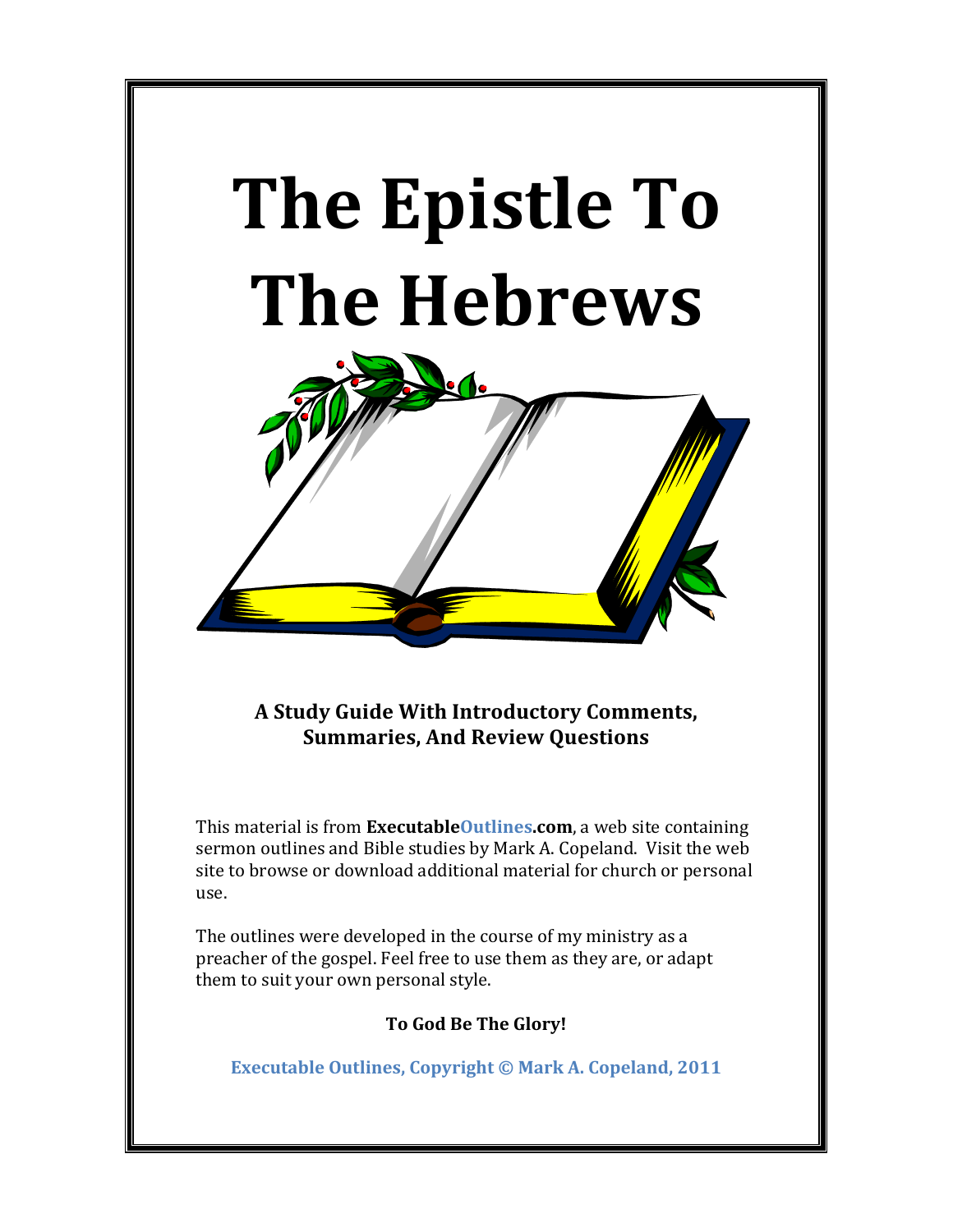## **Table Of Contents**

| <b>Introduction</b>     | 3  |
|-------------------------|----|
| <b>Chapter One</b>      | 6  |
| <b>Chapter Two</b>      |    |
| <b>Chapter Three</b>    | 8  |
| <b>Chapter Four</b>     | 9  |
| <b>Chapter Five</b>     | 10 |
| <b>Chapter Six</b>      | 11 |
| <b>Chapter Seven</b>    | 12 |
| <b>Chapter Eight</b>    | 13 |
| <b>Chapter Nine</b>     | 14 |
| <b>Chapter Ten</b>      | 15 |
| <b>Chapter Eleven</b>   | 16 |
| <b>Chapter Twelve</b>   | 17 |
| <b>Chapter Thirteen</b> | 18 |

This study guide was designed for adult Bible classes, though it might be suitable for junior and senior high classes as well. Some have used it for personal devotions, and others in small study groups.

- Points to ponder for each chapter are things I emphasize during the class.
- Review questions are intended to reinforce key thoughts in each chapter. That you might know what answers were intended by the questions, I have included them in this guide. There is a "student edition" available with answers deleted.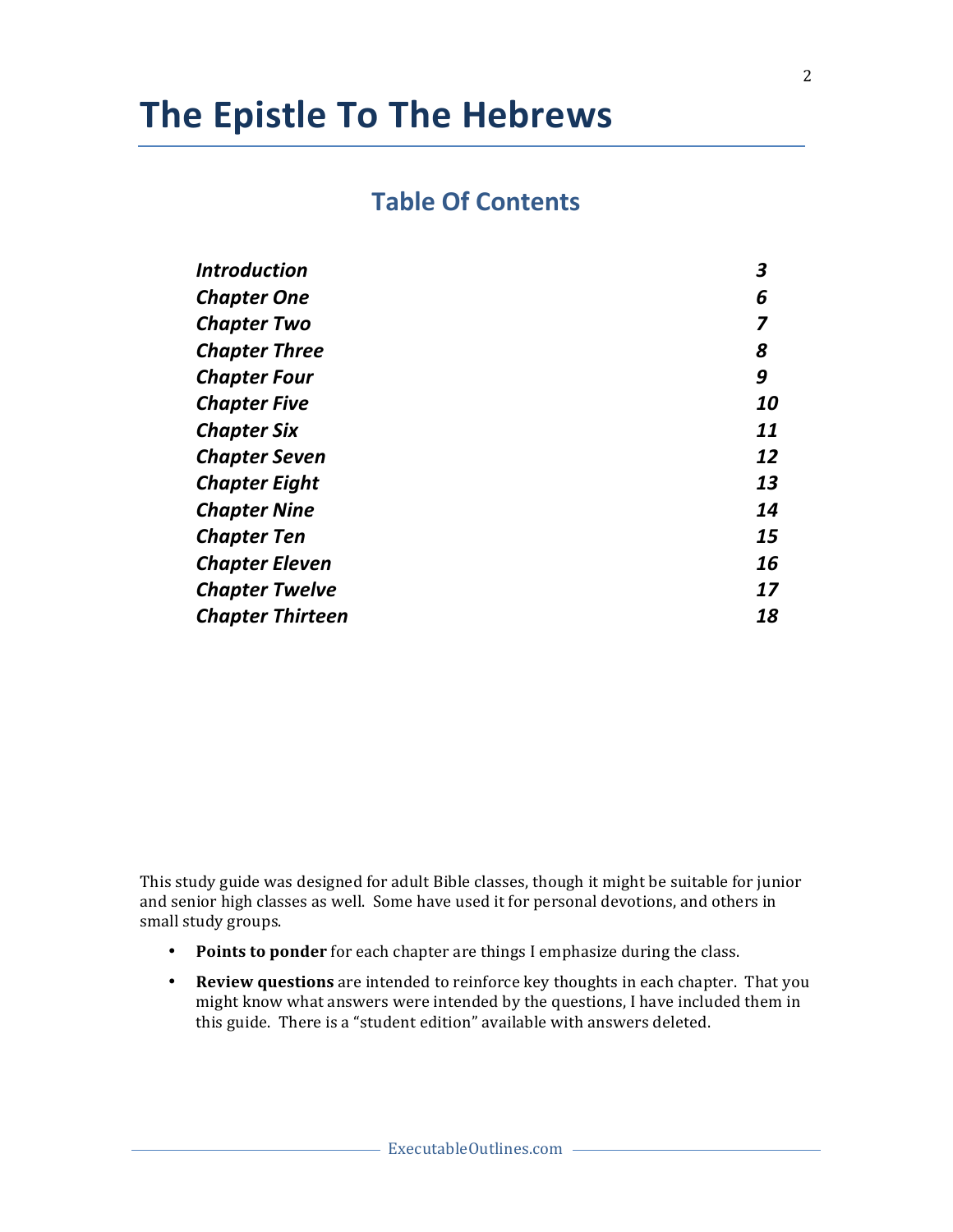## **Introduction**

The epistle to the Hebrews is a unique book in the New Testament. It begins as an **essay (He 1:1-2**), progresses as a **sermon** (**He 2:1-4**), and ends as a **letter** (**He 13:23-25**). Its contents are deep and challenging. Many Christians find it difficult; some equate its difficulty with the book of Revelation.

But for Christians willing to take the time to read and reflect upon it, they will be:

- Reminded of how blessed they are to have trusted in Christ
- Impressed with the superiority of Christ and His New Covenant over Moses and the Old Covenant
- Warned of the danger of apostasy and the need for steadfastness in their faith

## **Author**

The author does not identify himself. Many believe it to be the apostle Paul  $(e.g.,$  Clement of Alexandria) and have offered arguments in his favor (cf. Commentary on Hebrews, Robert Milligan,  $p. 5-19$ . Yet it seems unlikely when you consider the author's statement, "...was confirmed to us by those who heard Him" (He 2:3). This suggests the author received the gospel message second-hand, while Paul declared that he had not received the gospel from or through men (Ga 1:11-12).

Other names have been proposed over the years: Barnabas (suggested by Tertullian), Apollos (suggested by Luther), even Priscilla (suggested by Harnack). Perhaps Origen says it best, "But who wrote the epistle, to be sure, only God knows."

## **Recipients**

The general consensus is that this letter was written to **Jewish Christians**. There is uncertainty as to where they and the author were at the time of composition. Many believe the recipients were in Palestine, and the author in Rome. Others suggest the readers were in Rome and the author elsewhere, based upon a possible implication in **He 13:24**. In any case, they were Jewish Christians whom the author knew personally (**He 10:34; 13:19**).

## **Date**

We know the epistle was written prior to 96 A.D., because Clement of Rome quotes from Hebrews in his letter that was written at that time. There are certainly strong indications that it was written prior to  $70$  A.D....

- There is no mention of the destruction of Jerusalem and the temple
- The author writes as though priests were still offering sacrifices **He 8:4; 10:11**

If the Jewish Christians were in Palestine, it was likely before or at the beginning of the Jewish Wars (ca. 66-70 A.D.; cf. **He 12:4**). 

The time frame of 63-65 A.D. is often suggested.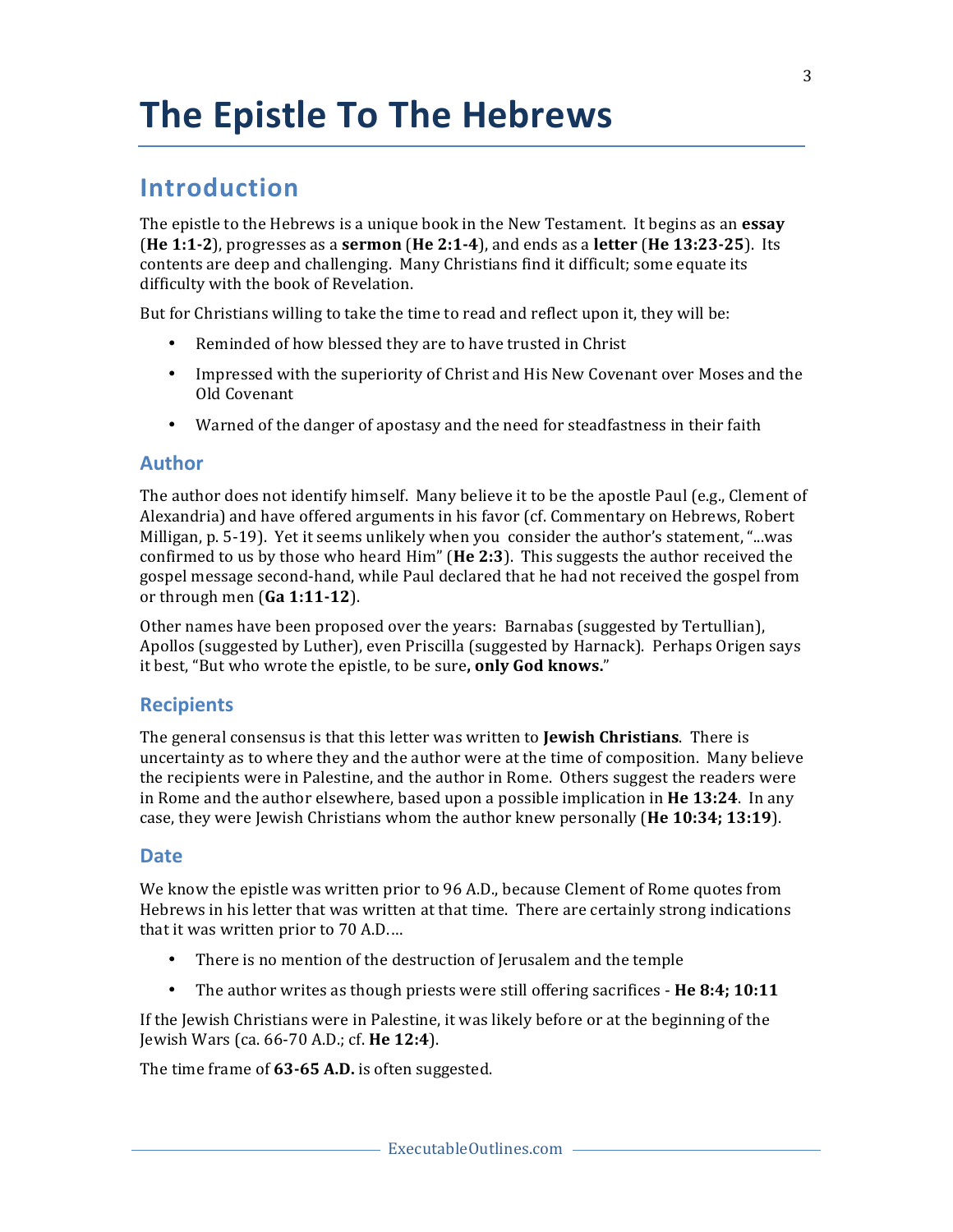## **Purpose And Theme**

The author wrote this epistle to prevent his readers from abandoning their faith in Christ (He 2:1-4). To encourage his Jewish brethren not to go back to the Old Law, he endeavored to show the superiority of Christ and His Covenant (He 8:1-2,6). A key word found throughout the epistle is "**better**":

- Christ is "better than the angels" **He 1:4**
- We enjoy "the bringing in of a better hope" He 7:19
- Jesus has become "the surety of a better covenant" **He 7:22**
- He is also "the Mediator of a better covenant, which was established on better promises" - He 8:6
- The heavenly things benefit from "better sacrifices" He 9:23

Indeed, the purpose of this epistle was to **exhort** his readers to remain faithful to the much better things they have in Christ (**He 13:22**). As for its theme, I suggest the following:

## **The Superiority Of Christ and The New Covenant**

## **Outline**

Here is a simple outline of the book, with its main divisions...

## **1.** The superiority of Christ - He 1:1-8:6

- a. Better than the prophets, as a much better Spokesman He  $1:1-3$
- b. Better than the angels, by virtue of His Deity and humanity He  $1:4-2:18$
- c. Better than Moses, for He is the Son who provides a heavenly rest He  $3:1-4:13$
- d. Better than Aaron, as His priesthood is a superior one He 4:16-8:6

## 2. The superiority of the New Covenant - He 8:7-10:18

- a. For it is based upon better promises He 8:7-13
- b. For it is based upon a better sanctuary  $-$  He 9:1-28
- c. For it is based upon a better sacrifice He  $10:1-18$

## **3. Exhortations drawn from this superiority - He 10:19-13:25**

- a. Draw near to God and hold fast He 10:19-39
- b. Run the race of faith with endurance He  $11:1-12:29$
- c. Miscellaneous exhortations He 13:1-25

## **Key Warnings**

A unique feature of the epistle to the Hebrews are the warnings throughout the book. As we conclude this introduction, perhaps it may be profitable to summarize them.

## **1.** The warning against drifting - He 2:1-4

- a. Through neglect we can easily drift away
- b. The solution is to give the more earnest heed to the things we have heard

## **2.** The warning against departing - He 3:12-15

- a. Through sin's deceitfulness we can become hardened and develop a lack of faith by which we can depart from the living God
- b. The solution is exhort one another daily and remain steadfast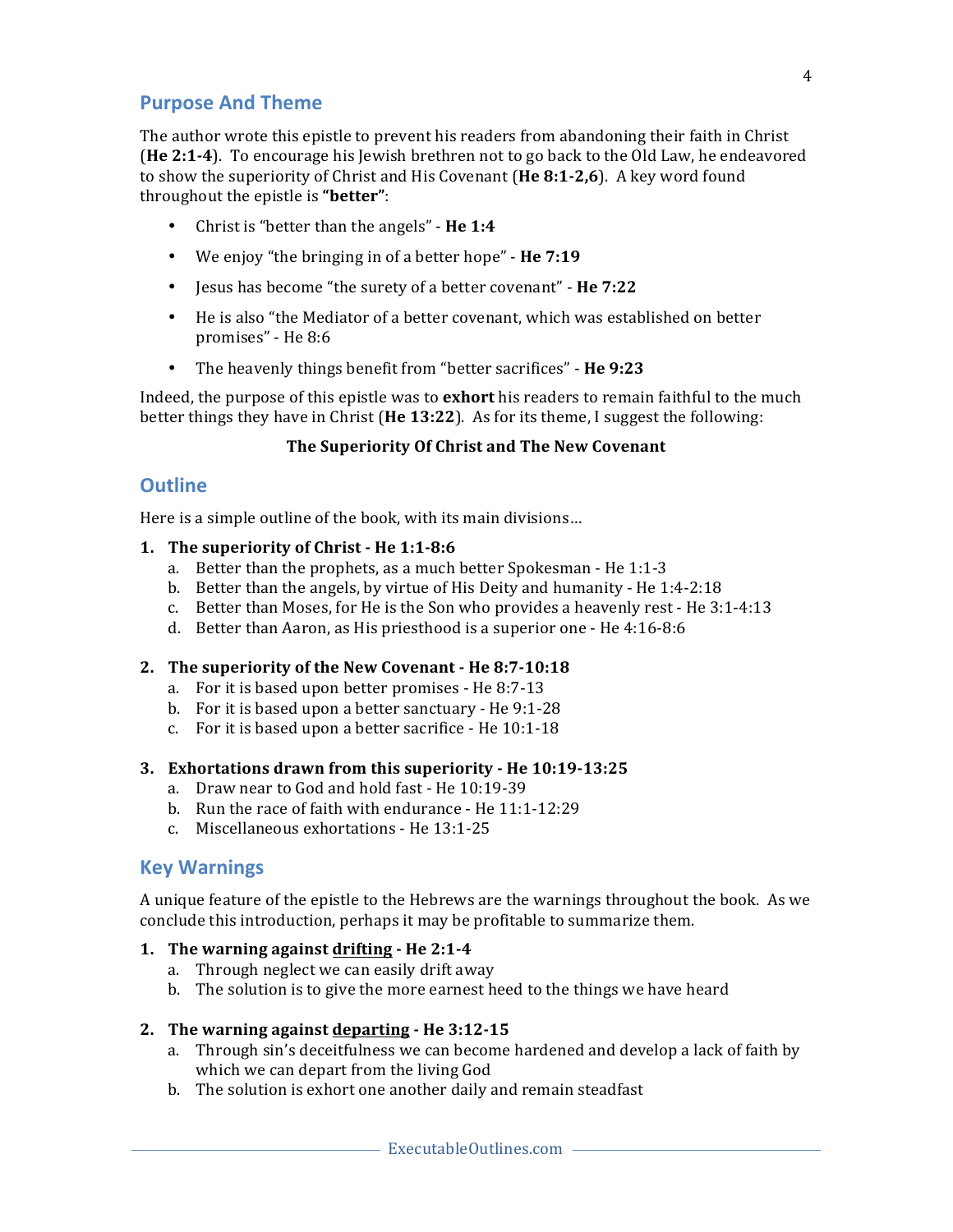#### **3.** The warning against disobedience - He 4:11-13

- a. Like Israel in the wilderness, we can fail to enter our rest through disobedience
- b. The solution is diligence and heeding the Word of God

#### **4. The warning against dullness - He 5:11-6:6**

- a. Dullness of hearing can make it difficult for us to appreciate the extent of our blessings in Christ, and even falling away to the point of crucifying the Son of God afresh!
- b. The solution is grasping the first principles of the oracles of God, and then pressing on to spiritual maturity and perfection

## **5.** The warning against despising - He 10:26-39

- a. It is possible to so despise God's grace as to no longer have a sacrifice for sins, but only a certain fearful expectation of judgment
- b. The solution is to hold unto our confidence in Christ, and believe with endurance

## **6. The warning against defying - He 12:25-29**

- a. It is possible to refuse to listen to the One who now speaks from heaven!
- b. The solution is to look diligently to the grace of God, receiving it in such a way so we may serve Him acceptably with reverence and godly fear

With such warnings, this book is indeed a "word of exhortation" (He 13:22)!

## **Review Questions**

- 1) Who is author of the book of Hebrews? - Only God knows
- 2) Who were the original recipients of this epistle? - Jewish Christians, possibly in Palestine or Italy
- **3) When was it written?**

- Likely between 63-65 A.D.

- **4)** What has been suggested as its purpose? Its theme?
	- An exhortation to remain faithful to Christ
	- The superiority of Christ and the New Covenant

## **5)** What are the three main divisions of this epistle?

- The superiority of Christ He 1:1-8:6
- The superiority of the New Covenant He 8:7-10:18
- Exhortations drawn from this superiority He 10:19-13:25
- **6)** List the six warnings found in this epistle.
	- The warning against drifting He 2:1-4
	- The warning against departing He 3:12-15
	- The warning against disobedience **He 4:11-13**
	- The warning against dullness He 5:11-6:6
	- The warning against despising **He 10:26-39**
	- The warning against defying **He 12:25-29**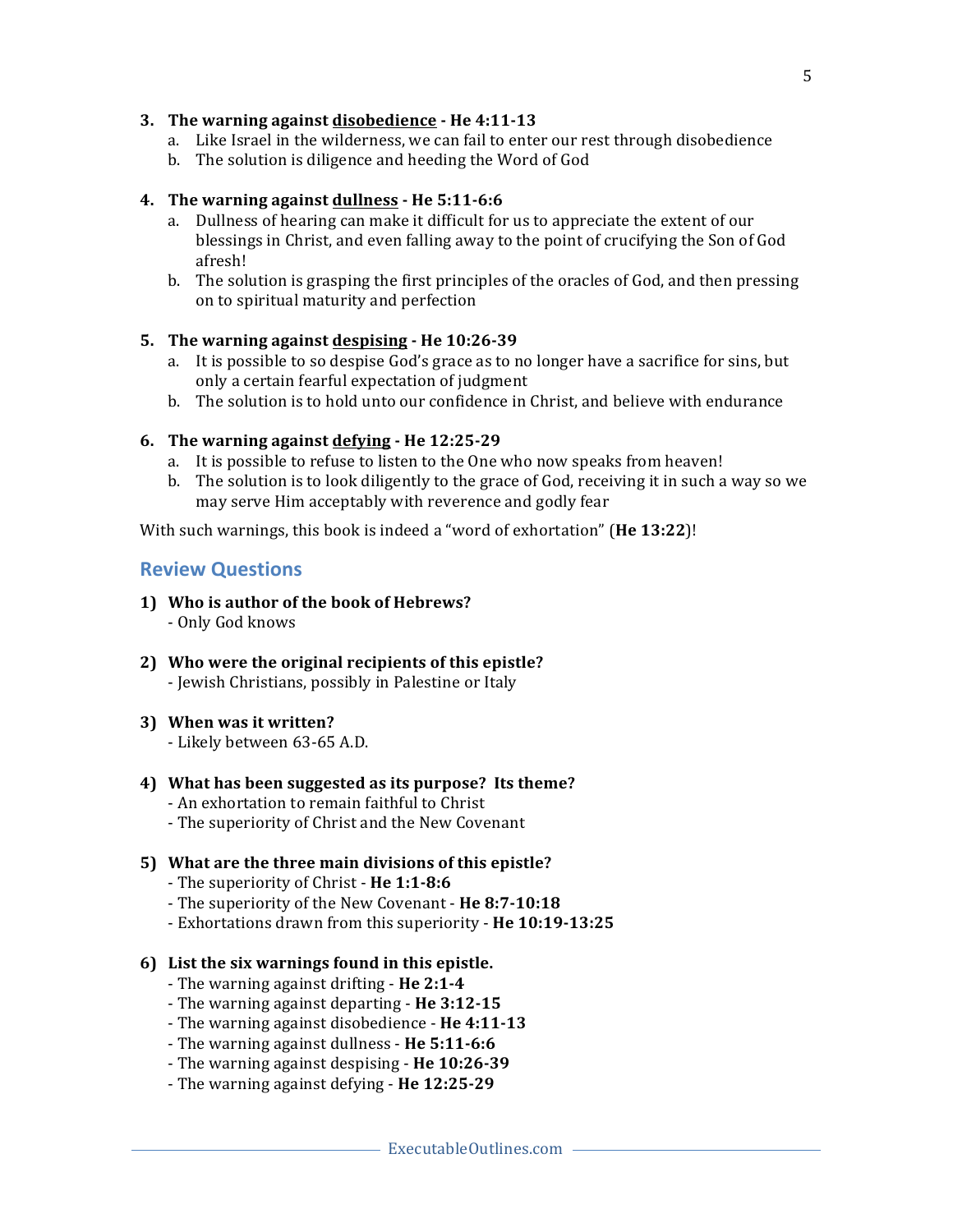## **Chapter One**

Dispensing with greetings and salutations typical of letters at that time, the epistle to the Hebrews begins like a sermon, with the author immediately declaring the superiority of Jesus. While God spoke in times past to the fathers by the prophets, He now speaks to us through His Son  $(1-3)$ . Jesus is also demonstrated to be much better than angels  $(4-14)$ .

## **Points To Ponder**

- How Jesus is superior to OT prophets
- How Jesus is superior to angels

## **Review Questions**

- **1)** What are the main points of this chapter?
	- Jesus' superiority over prophets as spokesman **He 1:1-3**
	- Jesus' superiority over angels by virtue of His deity - **He 1:4-14**
- **2)** How did God speak in time past? How does He speak today? (1-2) - By the prophets at various times and in various ways; by His Son

#### **3) List seven things that describe the Son. (2-3)**

- He is the appointed heir of all things
- Through Him God made the worlds
- He is the brightness of God's glory
- He is the express image of God's person
- He upholds all things by the word of His power
- He purged our sins
- He is now seated at the right hand of the Majesty on high

#### **4) List five ways that Jesus is superior to the angels. (4-14)**

- He is the "Son", angels are not
- He is "the firstborn" who receives worship from angels
- He is "God" enthroned and anointed, angels are merely servants
- He is "LORD" (Yahweh) who is the eternal Creator
- He is "sovereign" seated at the right hand of God, angels are ministering spirits

## **5)** For whom have the angels been sent forth to minister? (14)

- Those who will inherit salvation

## **6)** List the Old Testament passages that are referenced to in this chapter. (5-13)

- **Ps 2:7** and **2Sa 7:14** in verse 5  **Ps 45:6-7** in verses 8-9
	-
- **Deut 32:43** (Septuagint) in verse 6 **Ps 102:25-27** in verses 10-12
- 
- **Ps 104:4** in verse 7  **Ps 110:1** in verse 13
	-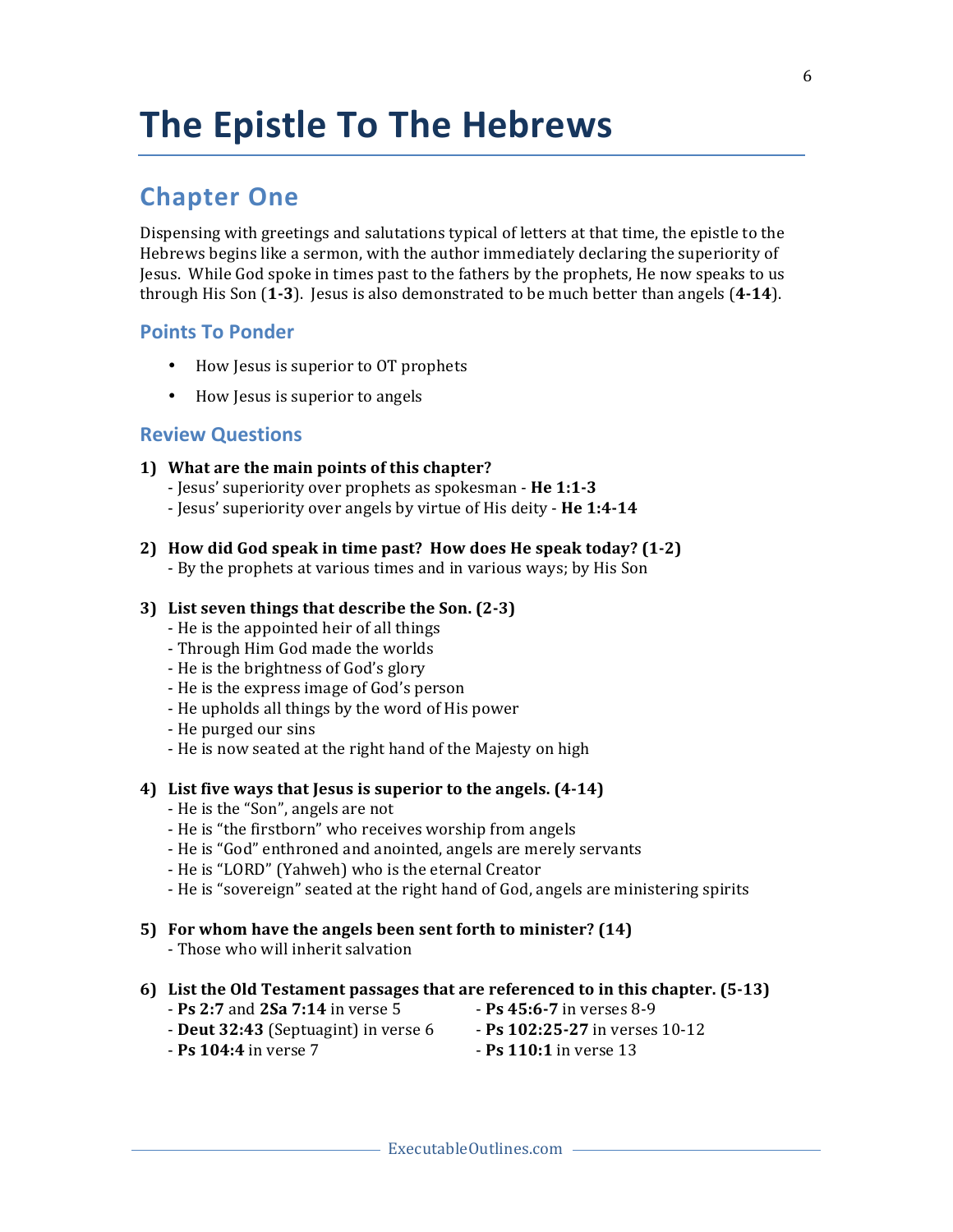## **Chapter Two**

The author interrupts his comparison of Christ with angels with his **first** of six warnings in this epistle: a warning against **drifting** by neglecting our great salvation  $(1-4)$ . He then illustrates Jesus' superiority to angels by being made lower than the angels, whereby He became the perfect captain of our salvation and a merciful and faithful High Priest (5-18).

## **Points To Ponder**

- The very real danger of drifting and neglecting our salvation
- Man's fall from his exalted position over creation
- Jesus' humanity and its impact on His role as Savior and High Priest

- **1)** What are the main points of this chapter?
	- A warning against drifting through neglect **He 2:1-4**
	- Jesus' superiority over the angels by virtue of His humanity **He 2:5-18**
- **2) How can we avoid drifting away? (1)**
	- By giving earnest heed to the things we have heard
- **3)** What proves we cannot escape judgment if we neglect our great salvation? (2-3) - Disobedience to angels was punished, much more so if we neglect the Lord Himself
- **4)** How was this great salvation revealed and confirmed to us? (3-4)
	- Spoken by the Lord Himself at first
	- Confirmed by those who heard Him (i.e., the apostles)
	- God bearing witness through signs, wonders, miracles, and gifts of the Holy Spirit
- **5)** What does Psalms 8:4-6 reveal about the creation of man? (6-8)
	- He was made lower than angels, but placed over all God's works
- **6)** Has man maintained his authority over all things? (8)
	- No, now we do not see all things put under him
- **7) List eight reasons Jesus was made lower than angels (became flesh). (9-18)**
	- To taste death for every one
	- To bring many sons to glory
	- To be made perfect through sufferings
	- To destroy the devil who had the power of death
	- To release those subject to bondage through fear of death
	- To give aid to the seed of Abraham
	- To be a merciful and faithful High Priest
	- To aid those who are tempted, having suffered temptation Himself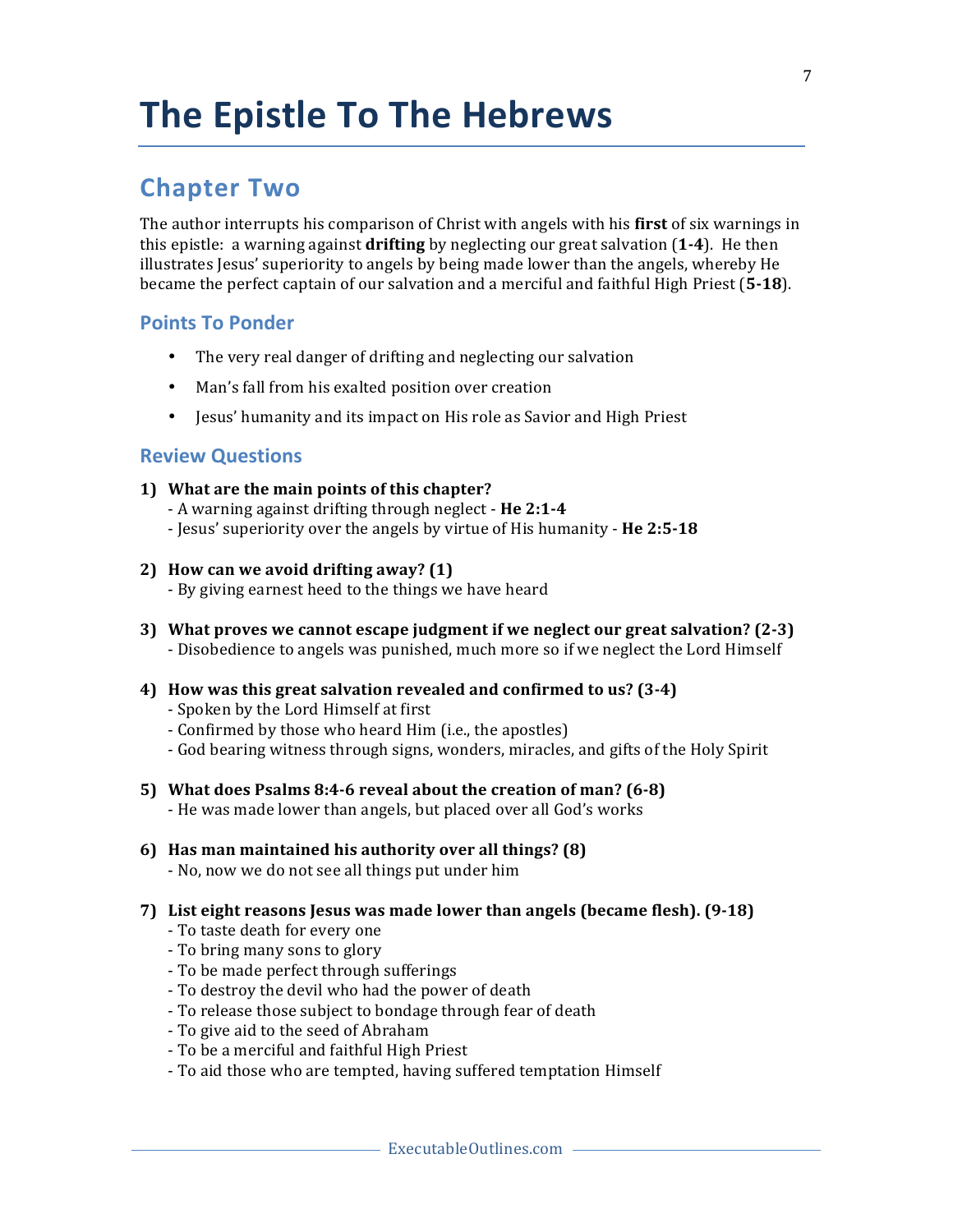## **Chapter Three**

Having demonstrated Jesus' superiority to prophets and angels, the author now compares **Jesus to Moses (1-6).** The comparison is followed with a reference to Israel's unfaithfulness in wilderness which leads to the **second** of six warnings in this epistle: a warning against **departing** from the living God by developing an evil heart of unbelief (7-19).

## **Points To Ponder**

- How Jesus compares to Moses
- The very real danger of departing from the living God

## **Review Questions**

- **1)** What are the main points of this chapter?
	- Jesus' superiority over Moses - **He 3:1-6**
	- A warning against departing **He 3:7-19**
- **2)** How are the original recipients of this epistle described? And Jesus? (1) - Holy brethren, partakers of the heavenly calling; Apostle and High Priest

## **3) How are Moses and Jesus compared in this chapter? (3-6)**

- Moses: faithful as a servant in the house of God
- Jesus: faithful as a Son over and builder of the house of God (worthy of more glory)

## 4) Whose house are we? Under what conditions? (6) - The Son's house; if we hold fast the confidence and joy of hope firm to the end

- **5)** What period of Israel's history is referred to in Psalms 95? (7-11) - 40 years of wilderness wanderings
- **6)** What three things can lead the Christian to fall away? (12-13)
	- Developing an evil heart of unbelief
	- Departing from the living God
	- Becoming hardened through the deceitfulness of sin
- **7)** What three things can serve as an antidote preventing apostasy? (12-14)
	- Beware of unbelief
	- Exhort one another daily
	- Hold the beginning of our confidence steadfast to the end
- **8)** Who rebelled in the wilderness and did not enter the Promised Land? (16-18) - Those led by Moses out of Egypt, who did not obey
- 9) Why were they not permitted to enter? (19)
	- Because of unbelief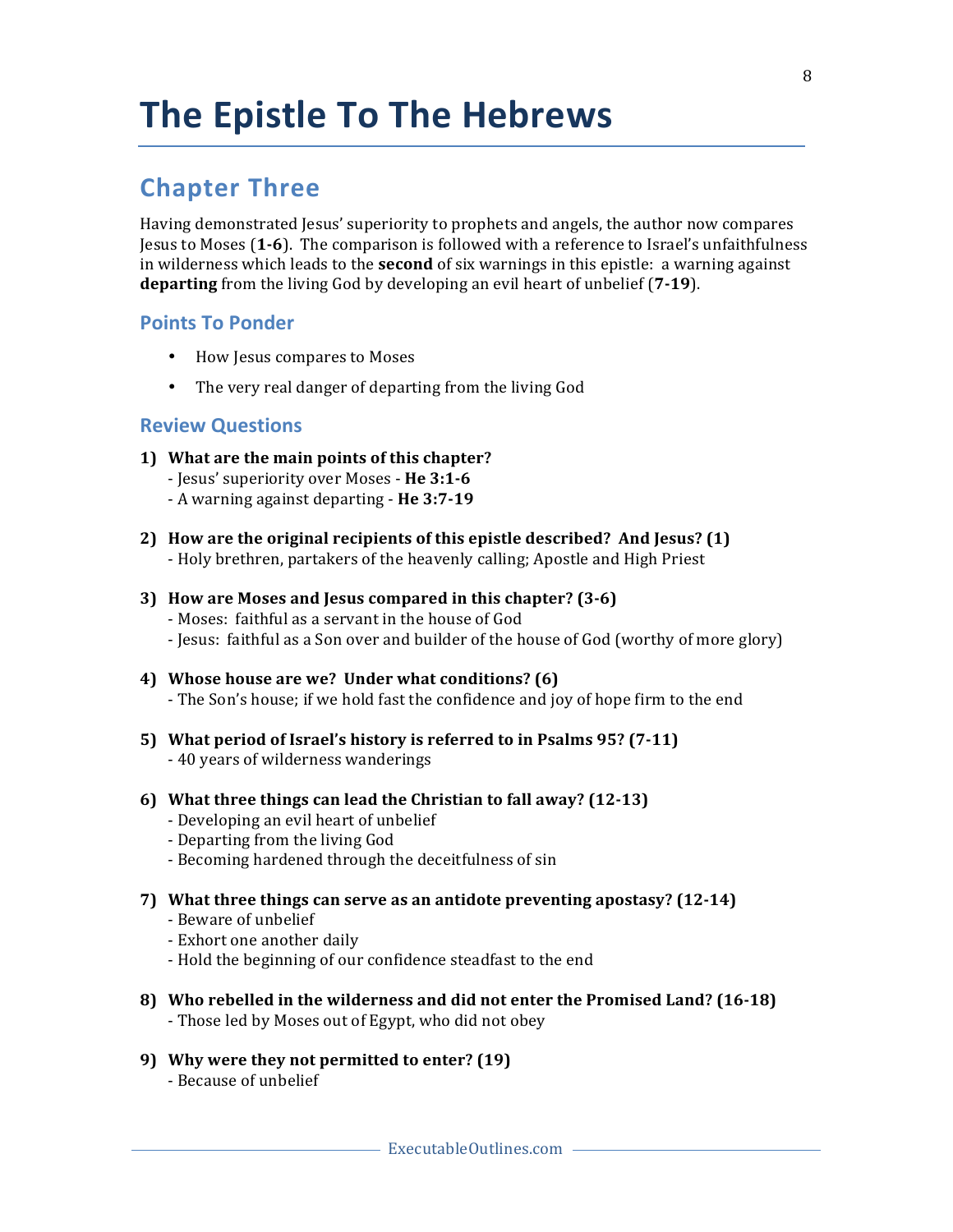## **Chapter Four**

Since many Israelites failed to enter their Canaan rest because of unbelief, the author says we should fear lest we come short of our promised rest: heaven  $(1-10)$ . Diligence is also required, and the **third** of six warnings is given: a warning against **disobedience** in view of God's living and powerful Word (11-13). A positive motivation is then given: our great High Priest, Jesus, who enables us to obtain mercy and grace as needed (14-16).

## **Points To Ponder**

- The Sabbath rest, the Canaan rest, and the heavenly rest
- The living and powerful Word of God
- The privilege of prayer with Jesus as our High Priest

## **Review Questions**

#### **1)** What are the main points of this chapter?

- The promised rest He 4:1-10
- A warning against disobedience - **He 4:11-13**
- Our great High Priest He 4:14-16
- **2)** Since we have a promise of rest, why should we fear? (1) - Lest we come short of it
- **3)** Why did the word fail to profit many Israelites? (2) - Because they did not have faith in what they heard
- 4) What three different "rests" are spoken of in this chapter? (4-10) - Sabbath rest (He 4:4), Canaan rest (He 4:8), Heavenly rest (He 4:9-10)
- **5)** What "rest" remains for us? What is required of us to enter it? (10-11) - The heavenly rest; diligence, lest we disobey and fall like many in Israel

#### **6)** How is the word of God described in this chapter? (12)

- Living and powerful
- Sharper than any two-edged sword
- Piercing even to the division of soul and spirit
- A discerner of the thoughts and intents of the heart
- **7) To whom must we give account? (13)**
	- The One who sees all

#### **8) Why should we hold fast our confession? (14-16)**

- We have a great High Priest, Jesus the Son of God
- He sympathizes with our weaknesses, because He was tempted (though without sin)
- We can approach God's throne boldly, obtain mercy and grace in time of need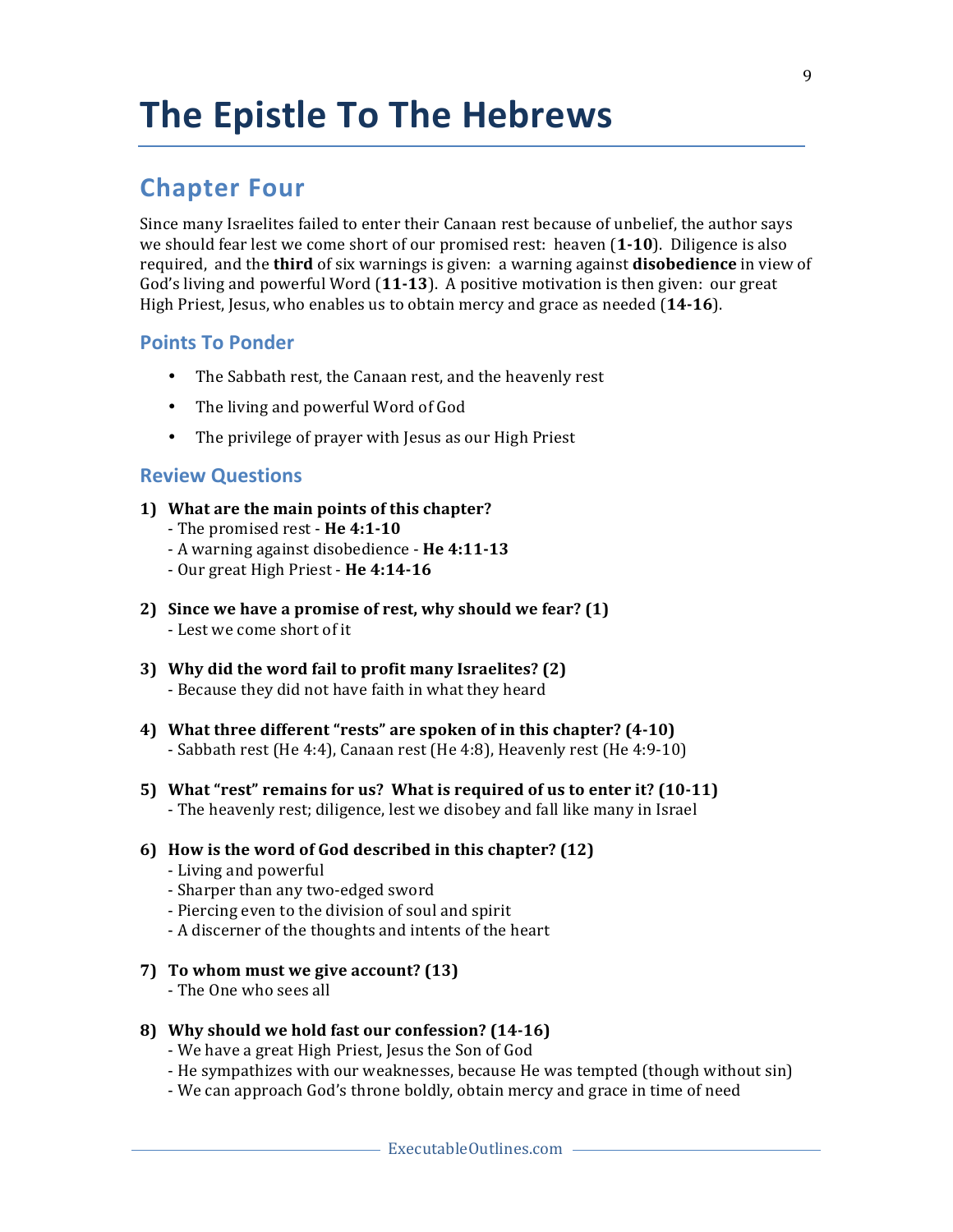## **Chapter Five**

How Jesus is superior to prophets, angels, and Moses has been discussed. Now comes Jesus' superiority to Aaron as High Priest. Qualities necessary to be high priest are reviewed, ably met by Jesus (1-10). Before proceeding further, the author finds it necessary to extend the **fourth** warning, this one against **dullness** due to spiritual immaturity (11-14).

## **Points To Ponder**

- How Jesus qualifies to be our High Priest
- Signs of being dull of hearing (spiritually)

- **1)** What are the main points of this chapter? - Christ's qualifications as High Priest - He 5:1-10
	- A warning against dullness He 5:11-14
- 2) What qualifications are necessary to serve as high priest? (1,4) - Taken from among men, called by God
- **3)** What duties are performed by the high priest? (1-3) - To offer sacrifices for sin, to have compassion on the ignorant and straying
- 4) Who chose Jesus Christ to become High Priest? (5-6,10) - God, as was prophesied in **Ps 2:7** and **Ps 110:4**
- **5)** In the flesh, what did Jesus experience? What did He learn? (7-8) - Vehement cries and tears, godly fear, things which He suffered; obedience
- **6)** What did Jesus become through such suffering? For whom? (9) - The author of eternal salvation; to all who obey Him
- **7)** What made the author's subject difficult to continue and explain? (11) - His readers' dullness of hearing
- **8)** What should his readers been capable of at that time? (12) - Able to teach others
- **9) What did they need instead? Why? (12-13)** - Milk and solid food; they were unskilled in the word of righteousness
- **10)** Who is capable of handling the "meat" of the Word? (14)
	- Those of full age
	- Who by reason of use have their senses exercised to discern good and evil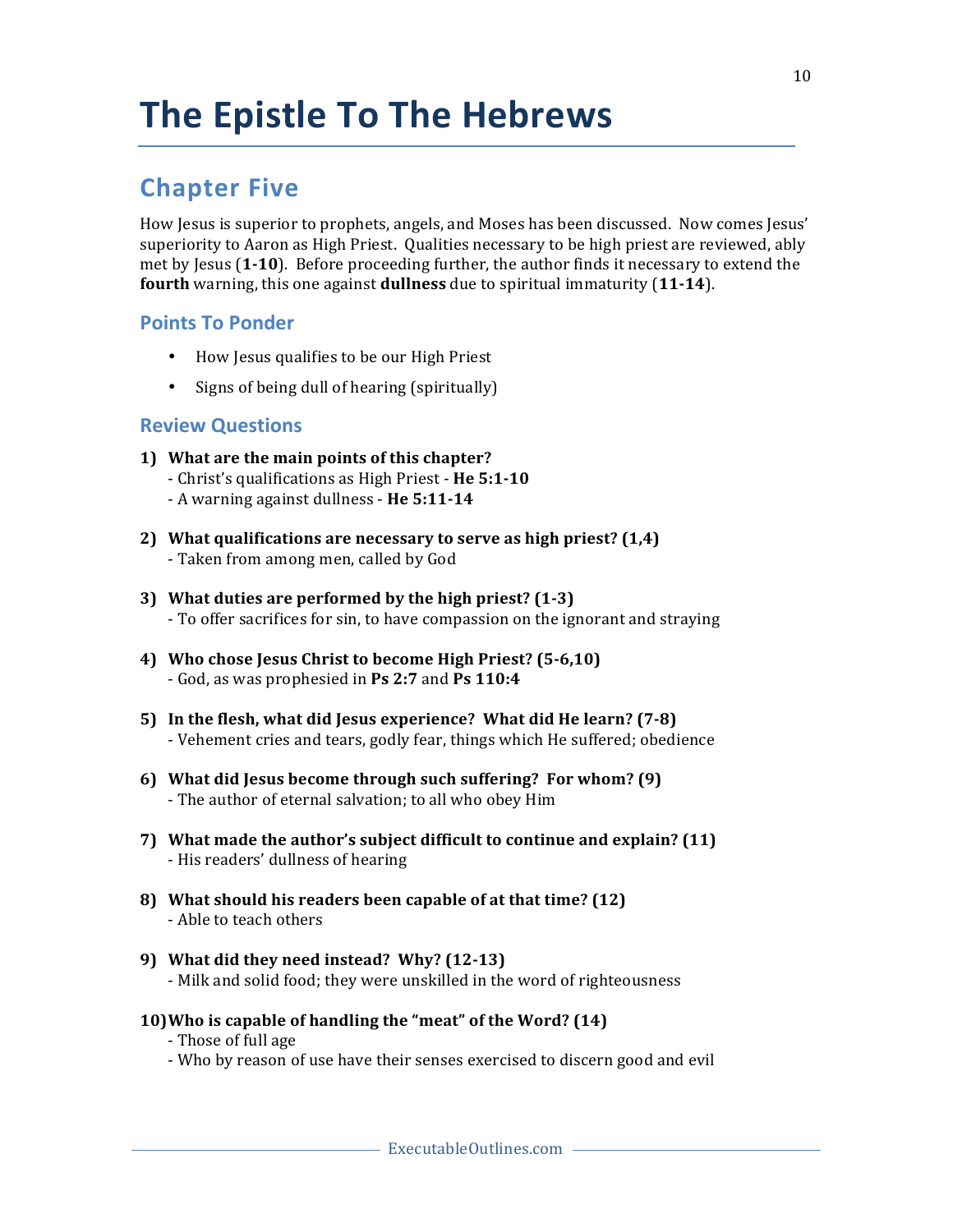## **Chapter Six**

The interruption of the discussion regarding Jesus as High priest continues with a solemn warning regarding spiritual progress, and the need for diligence, faith and patience in order to inherit the promises  $(1-12)$ . The certainty of God's promises upon which our hope is based serves as an anchor of the soul that reaches into heaven itself, where Christ is now our High Priest according the order of Melchizedek (13-20).

## **Points To Ponder**

- Elementary principles in the doctrine of Christ
- The very real danger of crucifying again the Son of God
- The basis of our hope that serves as an anchor of the soul

## **Review Questions**

#### **1)** What are the main points of this chapter?

- The peril of not progressing He 6:1-12
- The certainty of God's promise **He 6:13-20**
- 2) What six things are mentioned as elementary principles of Christ? (1-2)
	- Repentance from dead works Laying on of hands
	- Faith toward God  **Resurrection** of the dead
	- The doctrine of baptisms Eternal judgment

#### **3)** What five blessings were experienced by some who had fallen away? (4-5)

- Once enlightened Partakers of the Holy Spirit
- Tasted the heavenly gift Tasted the good word of God

- Tasted the powers of the age to come

## **4)** As those once blessed persist in their sin, what is their condition? Why? (6)

- It is impossible (for others) to renew them again to repentance
- They crucify again the Son of God and put Him to open shame

## **5)** What confidence did the author have for his original recipients? Why? (9-10)

- Better things that accompany salvation
- Because of their work and labor of love in ministering to the saints
- **6) Even so, what qualities did he desire of them? (11-12)**
	- Diligence, imitation of the faith and patience of those who inherit the promises
- **7)** Upon what two immutable things does our hope lie? (13-18) - God's promise and God's oath, both in which it is impossible for God to lie
- **8)** As what does our hope serve? To where does it reach? (19-20)

- An anchor of the soul; into heaven itself where Jesus is our High Priest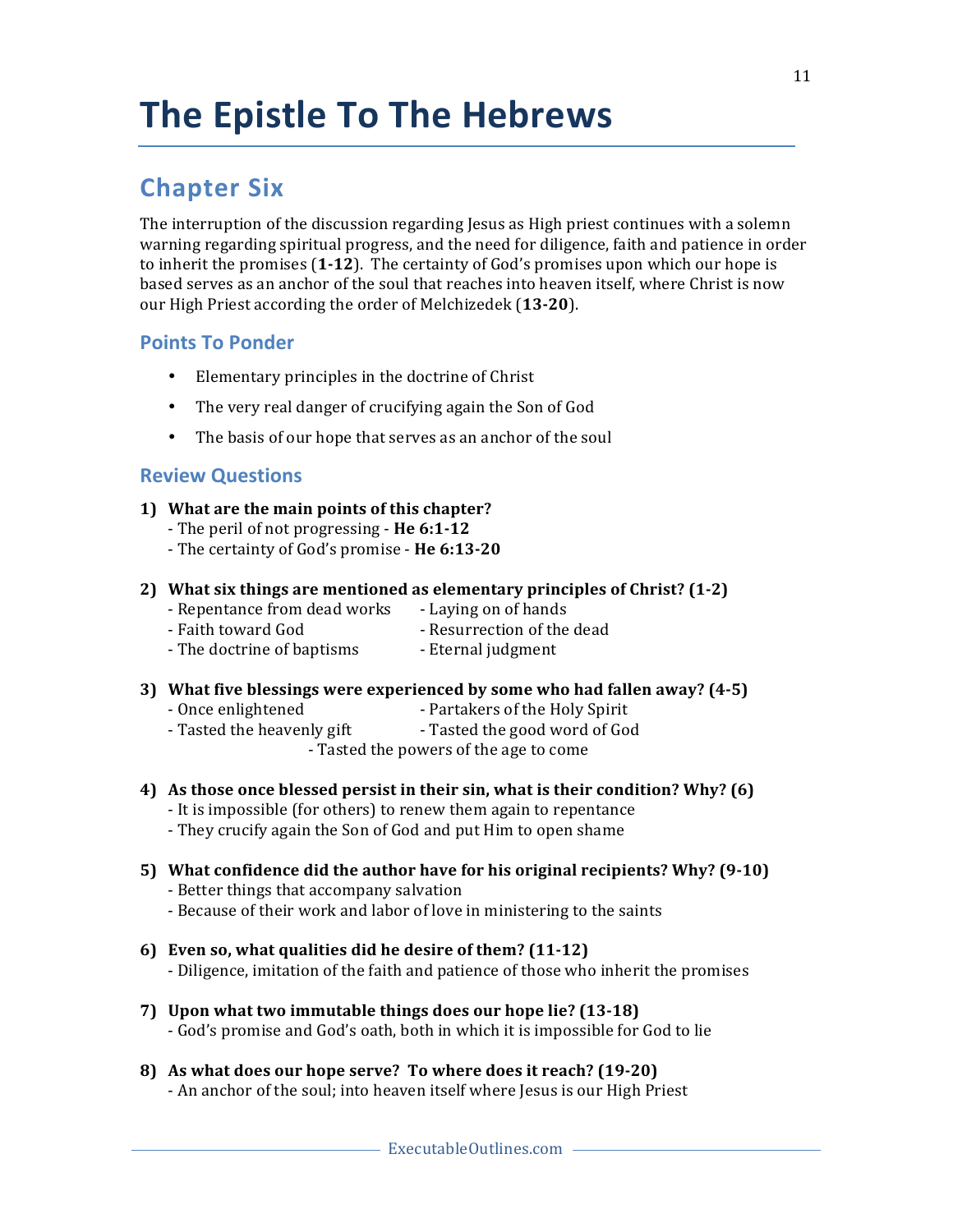## **Chapter Seven**

Resuming the discussion of Jesus as High Priest, the superiority of Melchizedek to Abraham and Levi is first demonstrated (1-10). Reasons are then given why a new priest after the order of Melchizedek was necessary, which also required a change in the Law (11-19). Finally, the greatness of Jesus as our new High Priest is explained (20-28).

## **Points To Ponder**

- The superiority of Melchizedek to Abraham and Levi
- The change in the priesthood and the annulment of the law
- The superiority of Jesus' priesthood to the Levitical priesthood

## **Review Questions**

- **1)** What are the main points of this chapter?
	- The greatness of Melchizedek **He 7:1-10**
	- The need for a new priesthood He 7:11-19
	- The greatness of Jesus' priesthood **He 7:20-28**
- 2) Where in the Old Testament can we read about Melchizedek? (1) - In **Gen 14:18-20**; also **Ps 110:4**
- **3)** What do Melchizedek and the Son of God appear to have in common? (3) - Both appear to be without father and mother, without genealogy, having neither beginning of days, nor end of life, remaining as priests continually
- **4) Why is Melchizedek greater than both Abraham and Levi? (4-10)** - Abraham was blessed by Melchizedek, and the lesser is blessed by the greater - Melchizedek received tithes from Abraham and from his descendant Levi (so to speak)
- **5)** Why was there a need for a change in the priesthood? (11) - The Law which established the Levitical priesthood made nothing perfect
- **6)** What was required for there to be a change in the priesthood? (12,18) - The law had to be changed, indeed, annulled

#### **7)** What evidence is there that the Law has been changed? (13-17)

- The priest (Jesus) came from the tribe of Judah, not Levi as required by the Law
- The priest (Jesus) has the power of endless life, as foretold in Ps 110:4

#### **8) List some of the qualities of Jesus' priesthood. (20-28)**

- By the oath of the Lord **-** Always lives to make intercession
- Surety of a better covenant Holy, harmless, undefiled, separate from sinners
- An unchangeable priesthood Offered up Himself once for all
- Able to save to the uttermost Has been perfected forever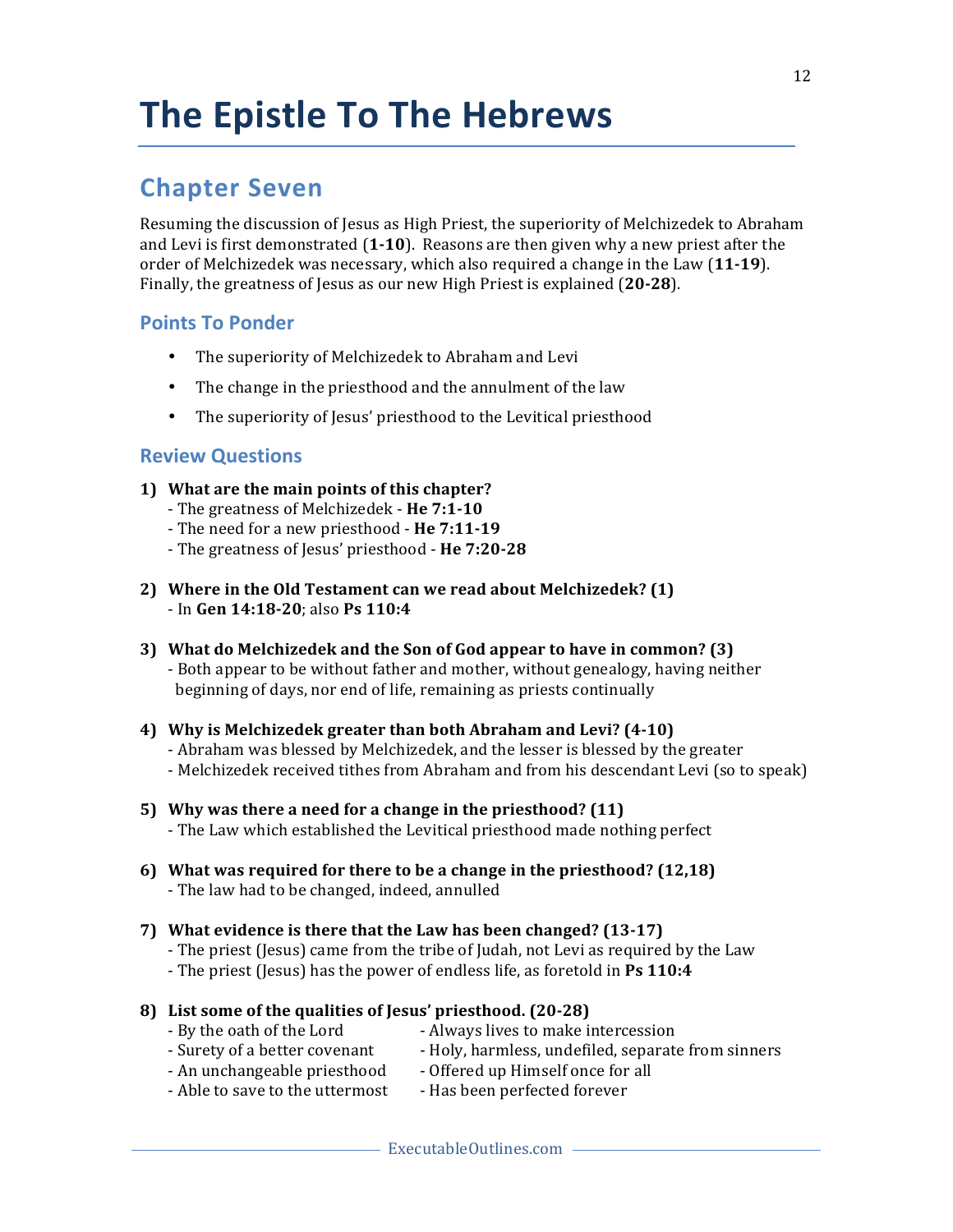## **Chapter Eight**

Having demonstrated Jesus' superiority to prophets, angels, Moses, and Levi, the author summarizes: we have a High Priest at God's right hand who is Minister and Mediator of a better covenant established on better promises (1-6). Our attention is then directed toward that New Covenant which has replaced the Old Covenant (7-13).

## **Points To Ponder**

- The main point of all that has been said: "We have such a High Priest..."
- The two covenants (the first and old, replaced by the second and new)

- **1)** What are the main points of this chapter?
	- The new ministry of Christ He 8:1-6
	- The new covenant of Christ He 8:7-13
- 2) Where is our High Priest? In what does He minister? (1-2) - Seated at the right hand of God; the sanctuary and true tabernacle build by God
- **3)** If Jesus were on earth, what could He not be? (4) - A priest
- 4) What served as a copy and shadow of the true tabernacle? (5) - The earthly tabernacle Moses was instructed to build
- **5)** In what way has Jesus obtained a more excellent ministry? (6) - He is the Mediator of a better covenant, established on better promises
- **6)** Why was it necessary to replace the first covenant with the second? (7-8) - The first was not faultless; there was fault with those under the first
- **7) Which covenant was the first, old covenant? (9)** - That made with Israel when God led them out of Egypt (i.e., Mosaic Covenant)
- **8)** List characteristics of God's new covenant foretold by Jeremiah. (10-12)
	- God's laws will be in their minds and written on their hearts
	- He will be their God, and they shall be His people
	- None shall teach his neighbor to know the Lord, for all will know Him
	- He will be merciful, and remember their sins no more
- **9)** With the new covenant, what happened to the old covenant? (13)
	- It had been made obsolete, old, and ready to vanish away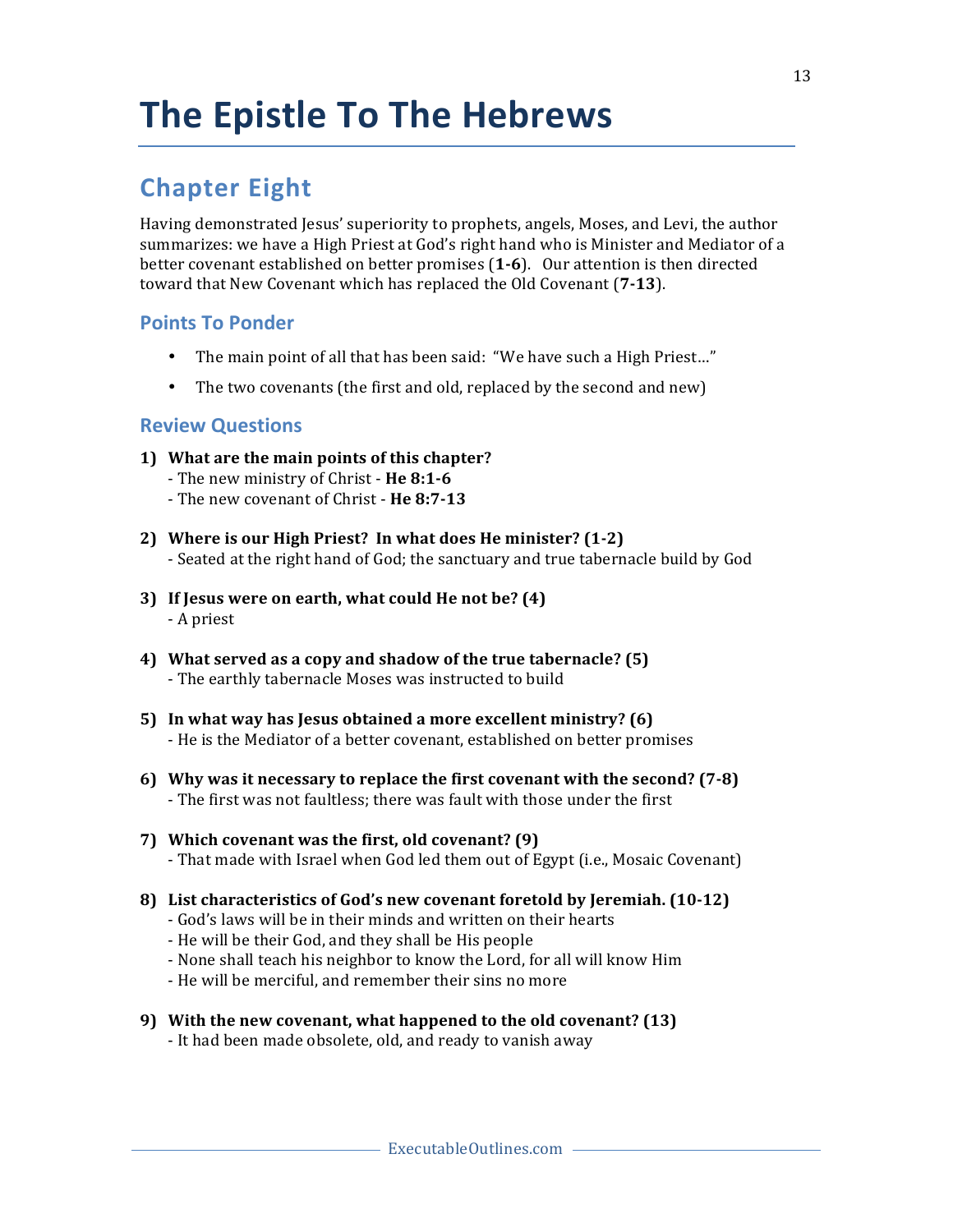## **Chapter Nine**

To appreciate the difference between the two covenants, their respective sanctuaries and divine services are compared. First the earthly sanctuary and the limitations of its divine services are reviewed  $(1-10)$ ; then the greater and more perfect heavenly sanctuary with emphasis on its better sacrifice, the blood of Christ Himself (11-28).

## **Points To Ponder**

- The symbolism of the earthly tabernacle and its divine services
- The superiority of the heavenly High Priest and His sacrifice

- **1)** What are the main points of this chapter?
	- The earthly sanctuary and its service He 9:1-10
	- The heavenly sanctuary and its sacrifice He 9:11-28
- **2)** Describe the two parts of the earthly tabernacle and what they contained (2-5)
	- Holy place: lampstand, table of showbread, altar of incense (cf. Exo 30:1-7)
	- Holiest of All: ark of the covenant, with the items in it, and the mercy seat
- **3)** What were the limitations of the earthly tabernacle and its services? (9-10) - Symbolic, and could not make one perfect in regard to the conscience - Imposed only until the time of reformation
- 4) Of what was Christ the High Priest? (11,24) - Of good things to come, of the greater and more perfect tabernacle (heaven)
- **5) What sacrifice did Jesus offer? (12,14)** - His own blood, offered without spot
- **6)** What does the sacrifice of Christ accomplish? (12,14-15,26,28)
	- Eternal redemption (even for transgressions under the first covenant)
	- Cleansing consciences from dead works to serve the living God
	- To put away sin, once and for all
- **7)** When did the new covenant (testament) come into force? (15-17)
	- Not until Jesus died on the cross
- **8)** What is appointed for men? (27)
	- To die once, and then the judgment
- **9)** For whom will Christ appear a second time for salvation? (28) - Those who eagerly wait for Him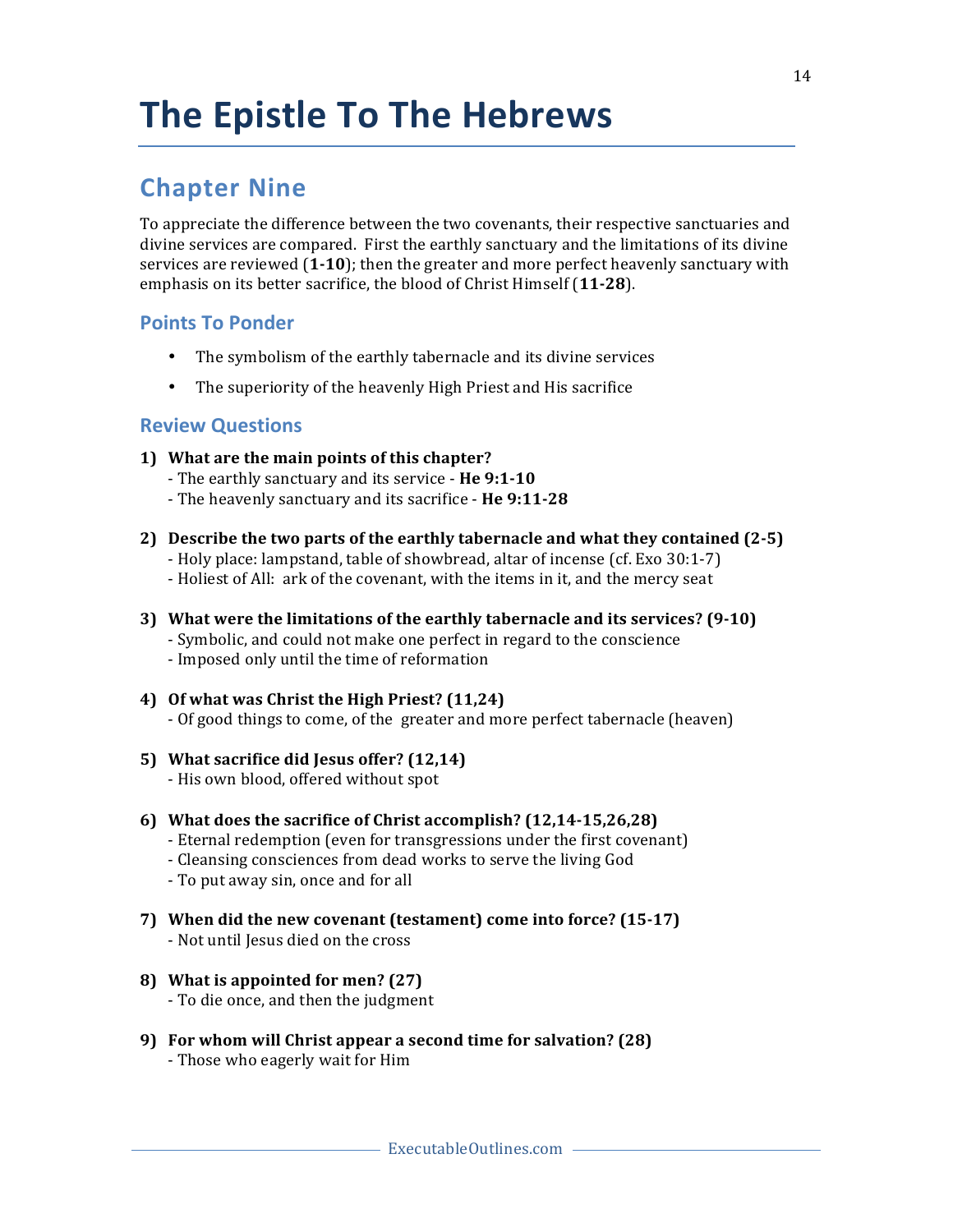## **Chapter Ten**

The animal sacrifices of the Law (the first covenant) are shown to be insufficient, while the death of Christ fulfills the will of God and perfects those who are being sanctified (1-18). A three-fold exhortation based on what Christ has done (19-25) is followed by the fifth of six warnings, this one against despising God's grace with willful sin (26-39).

## **Points To Ponder**

- Why Christ's sacrifice is superior to animal sacrifices
- The importance of drawing near to God, and assembling with brethren
- The terrifying condition of Christians who persist in willful sin

- **1)** What are the main points of this chapter?
	- The superiority of Christ's sacrifice **He 10:1-18**
	- Exhortation to draw near and hold fast - **He 10:19-25**
	- A warning against despising - **He 10:26-39**
- 2) Why were animal sacrifices insufficient? (1-4) - They did not make one perfect, because they could not take away sins
- **3)** In coming to do the will of God, what has Jesus done? (9) - He took away the first (covenant) that He may establish the second (covenant)
- **4) What distinguishes Christ's sacrifice from those of OT priests? (11-14)** - He offered one sacrifice for all time, capable of perfecting those being sanctified
- **5)** What three-fold exhortation is based on what Jesus has done? (22-24) - Let us draw near, let us hold fast, let us consider one another
- **6) What should we not forsake? (25)** - The assembling of ourselves together
- **7)** What's meant by "sin willfully"? What's the consequence of doing so? (26-27) - To knowingly persist in sin (i.e., presumptuous, rebellious sin)
	- No sacrifice for sin, certain fearful expectation of judgment and fiery indignation
- **8)** Of what is one guilty when they persist in sin? Why should one be afraid? (29-31) - Trampling the Son of God underfoot, counting the blood by which one is sanctified a common thing, insulting the Spirit of grace
	- God will judge His people, it is a fearful thing to fall into the hands of the living God
- **9)** What three things do we need to receive the promise of God? (35-39) - Confidence, endurance, faith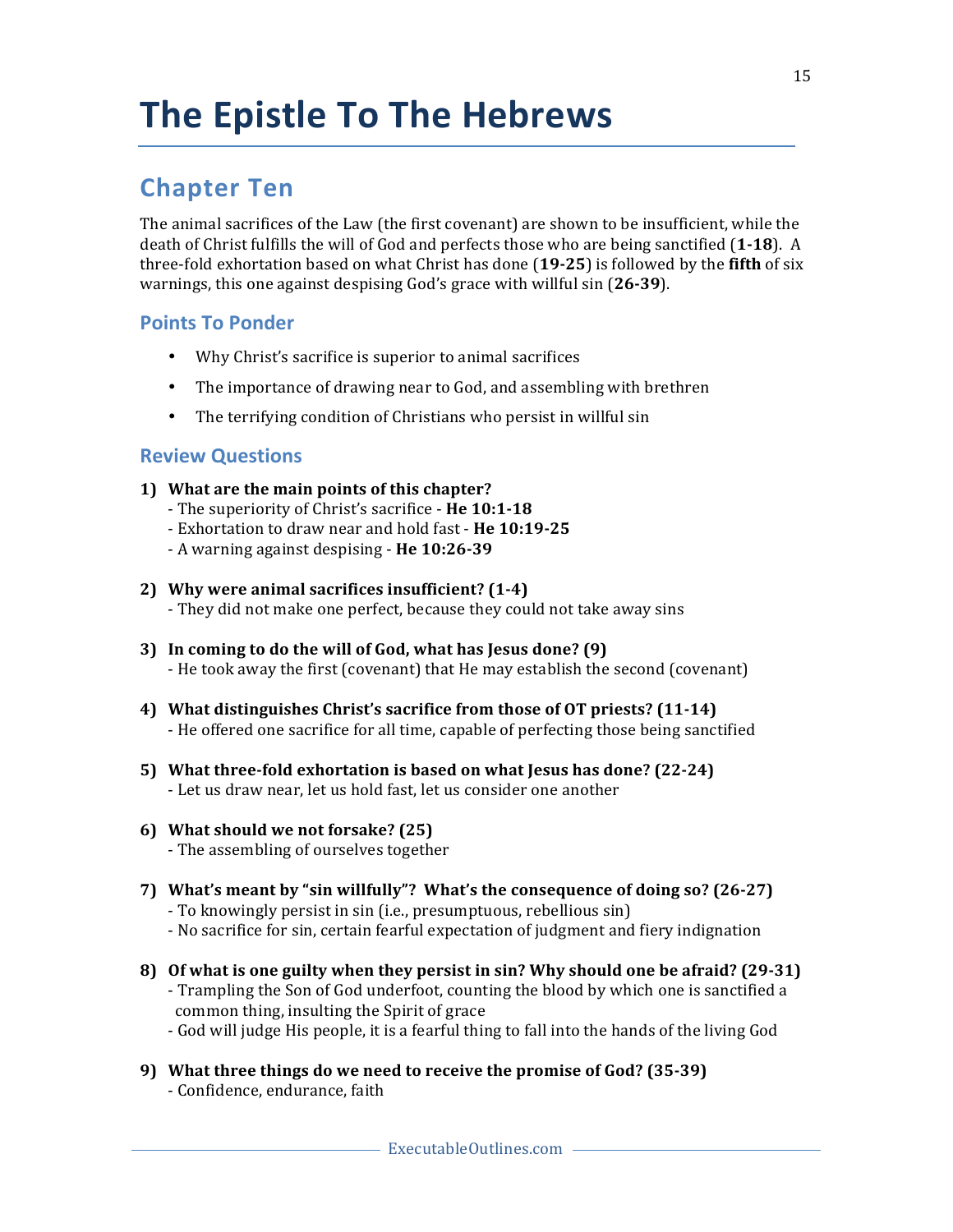## **Chapter Eleven**

Having stressed the importance of faith for salvation (He 10:39), the author defines faith (**1-3**) and then illustrates faith's role in the lives of many Old Testament saints (**4-40**).

## **Points To Ponder**

- The meaning of faith for New Testament Christians
- The examples of faith in Old Testament believers

## **Review Questions**

- **1)** What are the main points of this chapter?
	- Faith defined - **He 11:1-3**
	- Faith exemplified - **He 11:4-40**
- **2)** What is faith as defined in this chapter? (1)
	- Confidence in what we hope for, assurance about what we do not see (cf. NIV)
- **3)** What we do understand by faith concerning the worlds? (3)
	- They were framed by the word of God, they were not made by things visible
- **4)** List the names of Old Testament saints mentioned in this chapter (4-32) - Abel, Enoch, Noah, Abraham, Sarah, Isaac, Jacob, Joseph, Moses, Israel, Rahab - Gideon, Barak, Samson, Jephthah, David, Samuel, the prophets

#### **5)** What did these "heroes of faith" look forward to receiving? (13-16)

- The promises, especially regarding the heavenly country and city prepared by God
- **6)** List some of the amazing things done by faith. (33-35)
	- Subdued kingdoms, worked righteousness, obtained promises
	- Stopped the mouths of lions, quenched the violence of fire
	- Escaped the edge of the sword, became valiant in battle, turned armies to flight
	- Women received their dead raised to life again

## 7) List some of the things these people of faith endured. (35-38)

- Torture, mocking, scourging, chains of imprisonment
- Stoned, sawn in two, wandering destitute in mountains and caves, afflicted, tormented
- **8)** What did these "heroes of faith" obtain? What did they not? Why? (39-40)
	- A good testimony
	- The promise (i.e., the Messianic promise)
	- That they might be made perfect together with us (i.e., salvation, the heavenly city)

## **9)** From this chapter, what do we learn about faith and works?

- True faith leads to action, faith without works is dead (cf. **Jam 2:14-26**)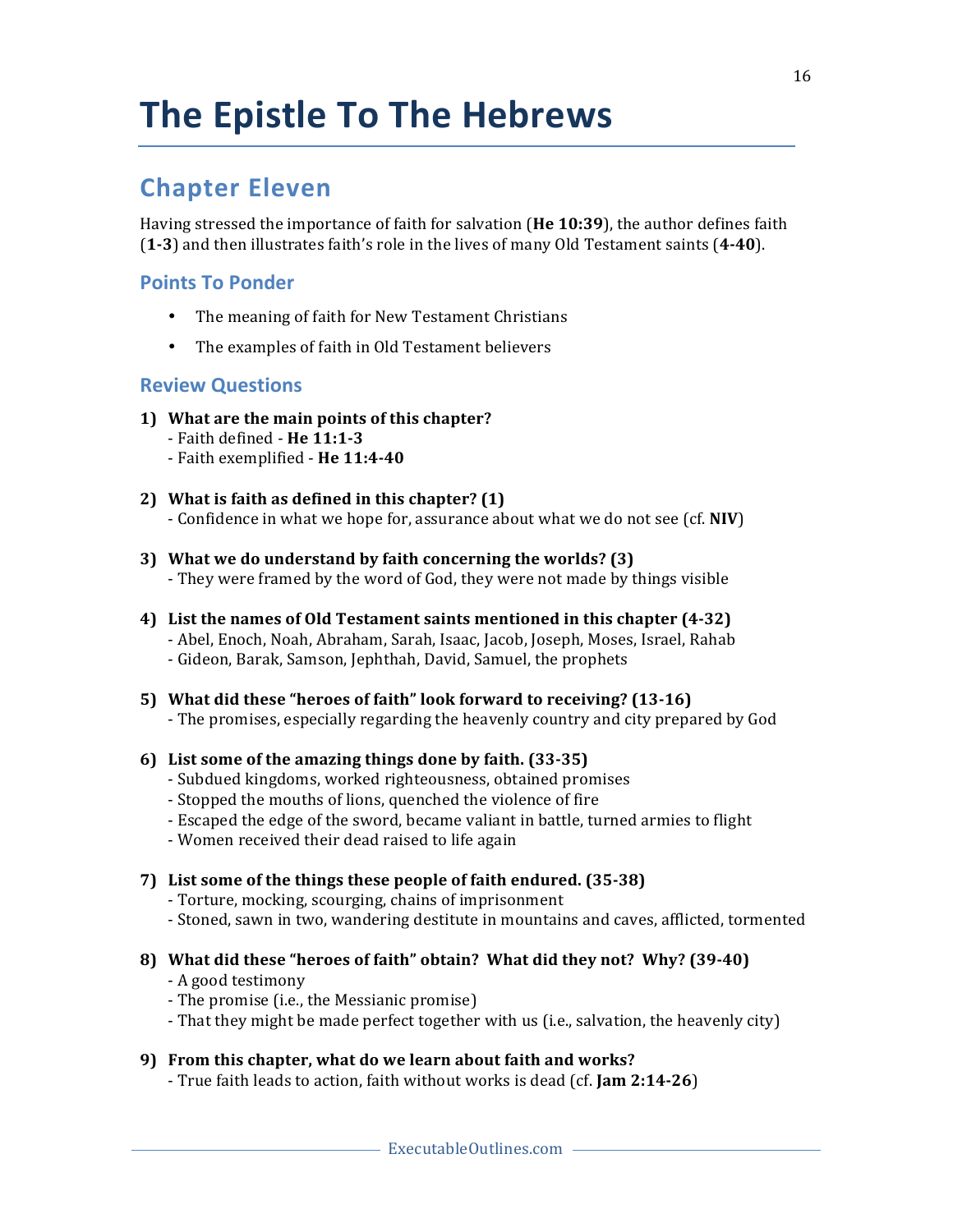## **Chapter Twelve**

With the "heroes of faith" like a cloud of witness cheering us on, we are to run the race of faith, looking to Jesus' example for endurance and to God's loving discipline lest we fall short of His grace (1-17). Coming not to Mt. Sinai but to glorious Mt. Zion (18-24), we are given the **sixth** warning: not to refuse or defy Him who speaks from heaven (25-29).

## **Points To Ponder**

- How Jesus was able to endure the cross
- The role of discipline in the life of the Christian
- The danger of defying Him who speaks from heaven

- **1)** What are the main points of this chapter?
	- The need for endurance and discipline **He 12:1-17**
	- Contrast between Mt. Sinai and Mt. Zion - **He 12:18-24**
	- A warning against defying **He 12:25-29**
- **2)** How are we to run the race of faith? (1-3)
	- Lay aside every weight (esp. the sin of unbelief), look to Jesus for inspiration
- **3)** If we experience hostility striving against sin, how should we view it? (4-9) - As chastening from a loving Father who knows it is for our good
- 4) What can chastening from God accomplish? (10-11) - Partaking of His holiness, and the peaceable fruit of righteousness
- **5)** As we run the race of faith, what should we pursue and how? (12-17) - Peace and holiness, careful not to fall short of God's grace (like Esau did)
- **6) How did Mt. Sinai appear to Moses and the Israelites? (18-21)** - A terrifying sight, and a terrifying voice
- **7)** To what have we come? (22-24)
	- Mt. Zion and the heavenly Jerusalem God the Judge of All
- - An innumerable company of angels Spirits of just men made perfect
- - General assembly, church of the firstborn Jesus, Mediator of the New Covenant - The blood of sprinkling that speaks better things than Abel
- **8)** List four reasons we should not refuse Him who speaks from heaven? (25-29)
	- He will one day "shake" and "remove" earth and heaven
	- We are receiving a kingdom that cannot be shaken
	- We can have grace by which to serve God with reverence and godly fear
	- God is a consuming fire